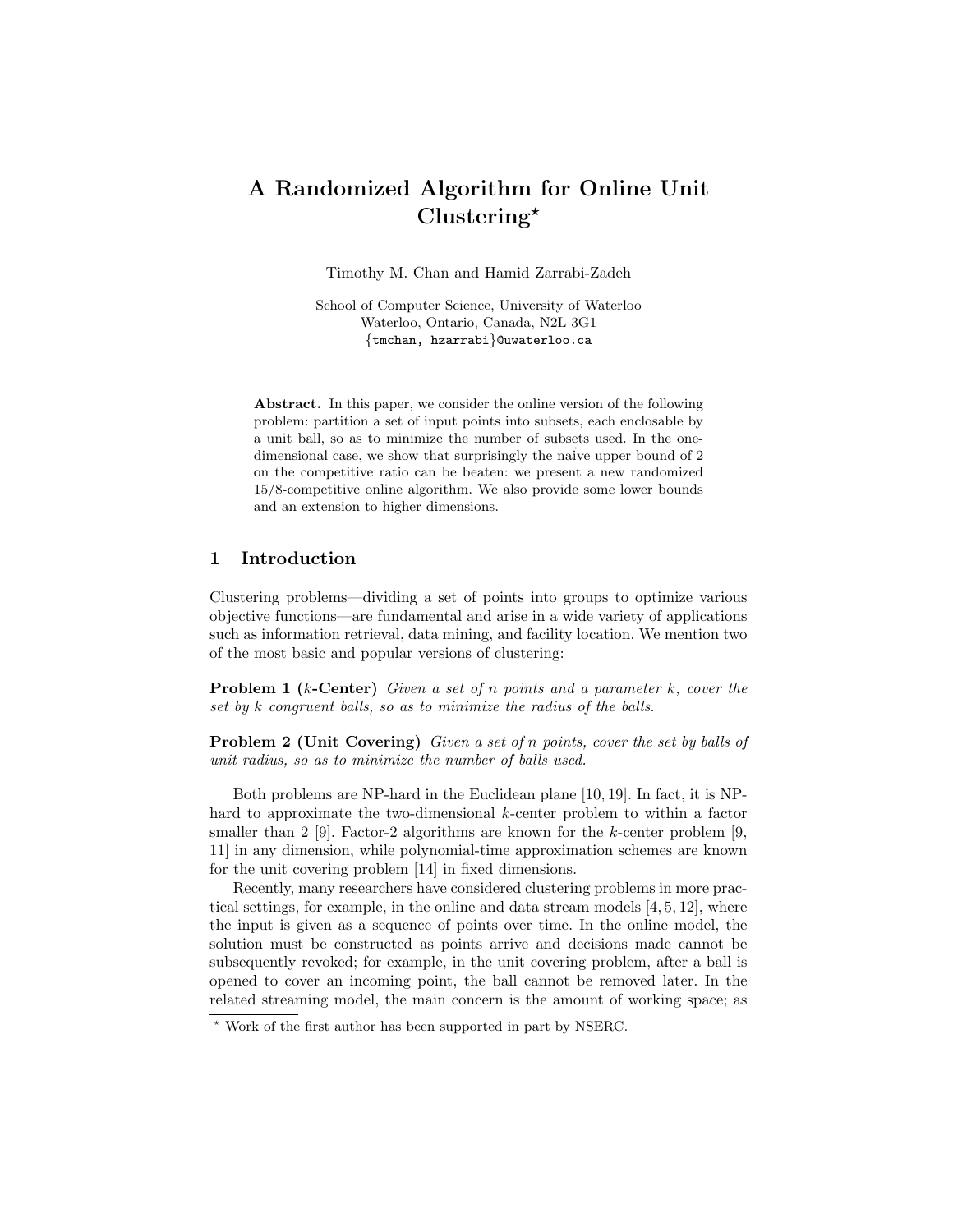points arrive, we must decide which point should be kept in memory. We focus on the online setting in this paper.

The online version of the unit covering problem is one of the problems addressed in the paper by Charikar et al. [4]. They have given an upper bound of  $O(2^d d \log d)$  and a lower bound of  $\Omega(\frac{\log d}{\log \log \log d})$  on the competitive ratio of deterministic online algorithms in d dimensions; for  $d = 1$  and 2, the lower bounds are 2 and 4 respectively.

In this paper, we address the online version of the following variant:

Problem 3 (Unit Clustering) Given a set of n points, partition the set into clusters (subsets), each of radius at most one, so as to minimize the number of clusters used. Here, the radius of a cluster refers to the radius of its smallest enclosing ball.

At first glance, Problem 3 might look eerily similar to Problem 2; in fact, in the usual offline setting, they are identical. However, in the on-line setting, there is one important difference: as a point  $p$  arrives, the unit clustering problem only requires us to decide on the choice of the cluster containing  $p$ , not the ball covering the cluster; the point cannot subsequently be reassigned to another cluster, but the position of the ball may be shifted.

We show that it is possible to get better results for Problem 3 than Problem 2. Interestingly we show that even in one dimension, the unit clustering problem admits a nontrivial algorithm with competitive ratio better than 2, albeit by using randomization. In contrast, such a result is not possible for unit covering. To be precise, we present an online algorithm for one-dimensional unit clustering that achieves expected competitive ratio 15/8 against oblivious adversaries. Our algorithm is not complicated but does require a combination of ideas and a careful case analysis. We contrast the result with a lower bound of 4/3 and also extend our algorithm for the problem in higher dimensions under the  $L_{\infty}$  metric.

We believe that the one-dimensional unit clustering problem itself is theoretically appealing because of its utter simplicity and its connection to well-known problems. For example, in the exact offline setting, one-dimensional unit clustering/covering is known to be equivalent to the dual problem of finding a largest subset of disjoint intervals among a given set of unit intervals—i.e., finding maximum independent sets in unit interval graphs. Higher-dimensional generalizations of this dual independent set problem have been explored in the map labeling and computational geometry literature [2, 3, 8], and online algorithms for various problems about geometric intersection graphs have been considered (such as [18]). The one-dimensional independent set problem can also be viewed as a simple scheduling problem (dubbed "activity selection" by Cormen et al. [6]), and various online algorithms about intervals and interval graphs (such as [1, 7, 16, 17]) have been addressed in the literature on scheduling and resource allocation. In the online setting, one-dimensional unit clustering is equivalent to clique partitioning in unit interval graphs, and thus, equivalent to coloring in unit cointerval graphs. It is known that general co-interval graphs can be colored with competitive ratio at most 2 [13], and that, no online deterministic algorithm can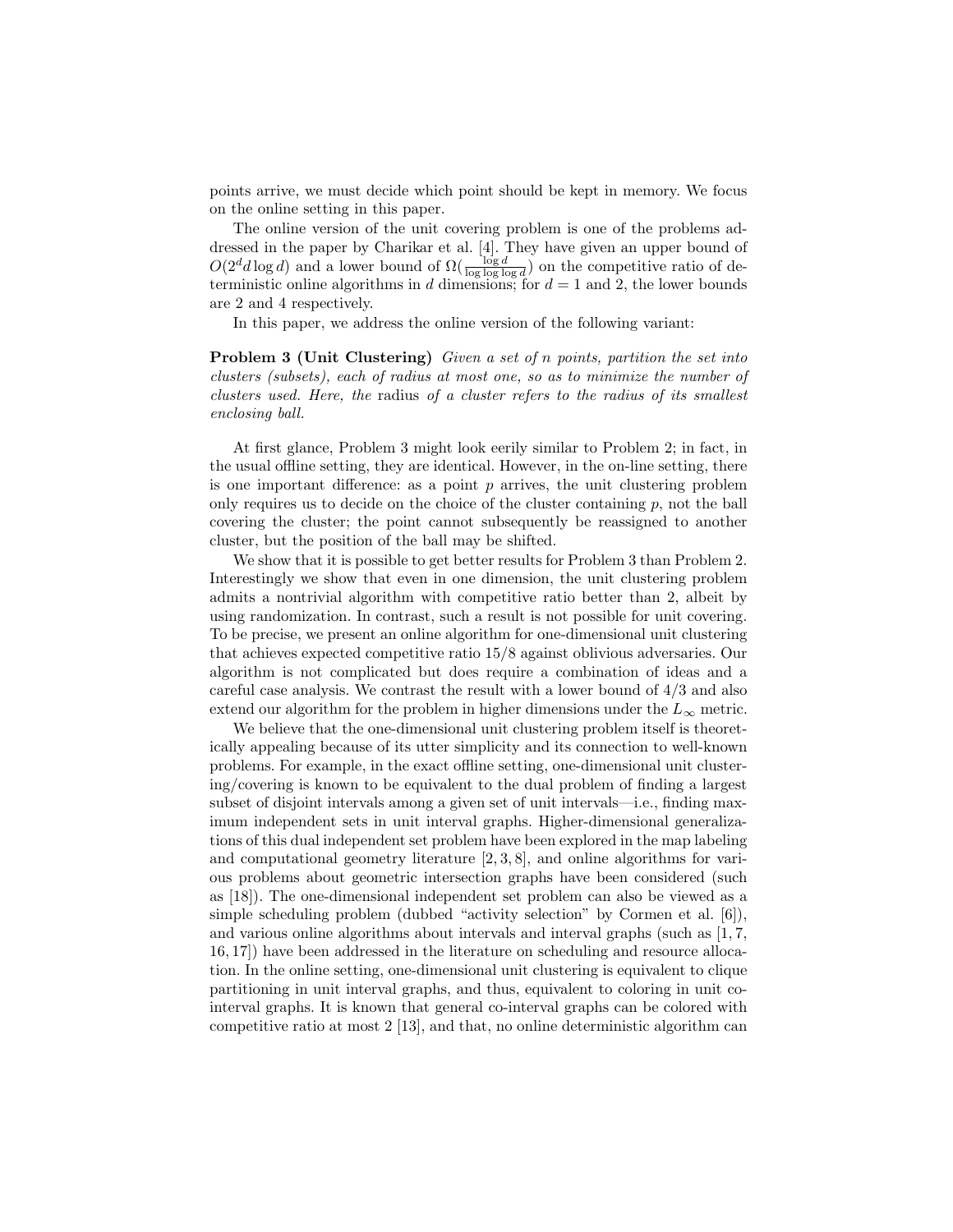beat this 2 bound [15]. To the best of our knowledge, however, online coloring of unit co-interval graphs has not been studied before.

# 2 Naïve Algorithms

In this section, we begin our study of the unit clustering problem in one dimension by pointing out the deficiencies of some natural strategies.

Recall that the goal is to assign points to clusters so that each cluster has length at most 1, where the length of a cluster refers to the length of its smallest enclosing interval. (Note that we have switched to using lengths instead of radii in one dimension; all intervals are closed.) We say that a point lies in a cluster if inserting it to the cluster would not increase the length of the cluster. We say that a point fits in a cluster if inserting it to the cluster would not cause the length to exceed 1. The following are three simple online algorithms, all easily provable to have competitive ratio at most 2:

Algorithm 1 (CENTERED) For each new point p, if it is covered by an existing interval, put p in the corresponding cluster, else open a new cluster for the unit interval centered at p.

Algorithm  $2$  (GRID) Build a uniform unit grid on the line (where cells are intervals of the form  $[i, i + 1]$ ). For each new point p, if the grid cell containing p is nonempty, put p in the corresponding cluster, else open a new cluster for the grid cell.

Algorithm 3 (GREEDY) For each new point p, if p fits in some existing cluster, put p in such a cluster, else open a new cluster for p.

The first two algorithms actually solve the stronger unit covering problem (Problem 2). No such algorithms can break the 2 bound, as we can easily prove:

**Theorem 1.** There is a lower bound of 2 on the competitive ratio of any randomized (and deterministic) algorithm for the online unit covering problem in one dimension.

Proof. To show the lower bound for randomized algorithms, we use Yao's technique and provide a probability distribution on the input sequences such that the resulting expected competitive ratio for any deterministic online algorithm is at least 2. The adversary provides a sequence of 3 points at position 1,  $x$ , and  $1 + x$ , where x is uniformly distributed in [0, 1]. The probability that a deterministic algorithm produces the optimal solution (of size 1 instead of 2 or more) is 0. Thus, the expected value of the competitive ratio is at least 2.  $\Box$ 

The 2 bound on the competitive ratio is also tight for Algorithm 3: just consider the sequence  $\left\langle \frac{1}{2}, \frac{3}{2}, \ldots, 2k - \frac{1}{2} \right\rangle$  followed by  $\langle 0, 2, \ldots, 2k \rangle$  (where the greedy algorithm uses  $2k + 1$  clusters and the optimal solution needs only  $k +$ 1 clusters). No random combination of Algorithms 1–3 can lead to a better competitive ratio, as we can easily see by the same bad example. New ideas are needed to beat 2.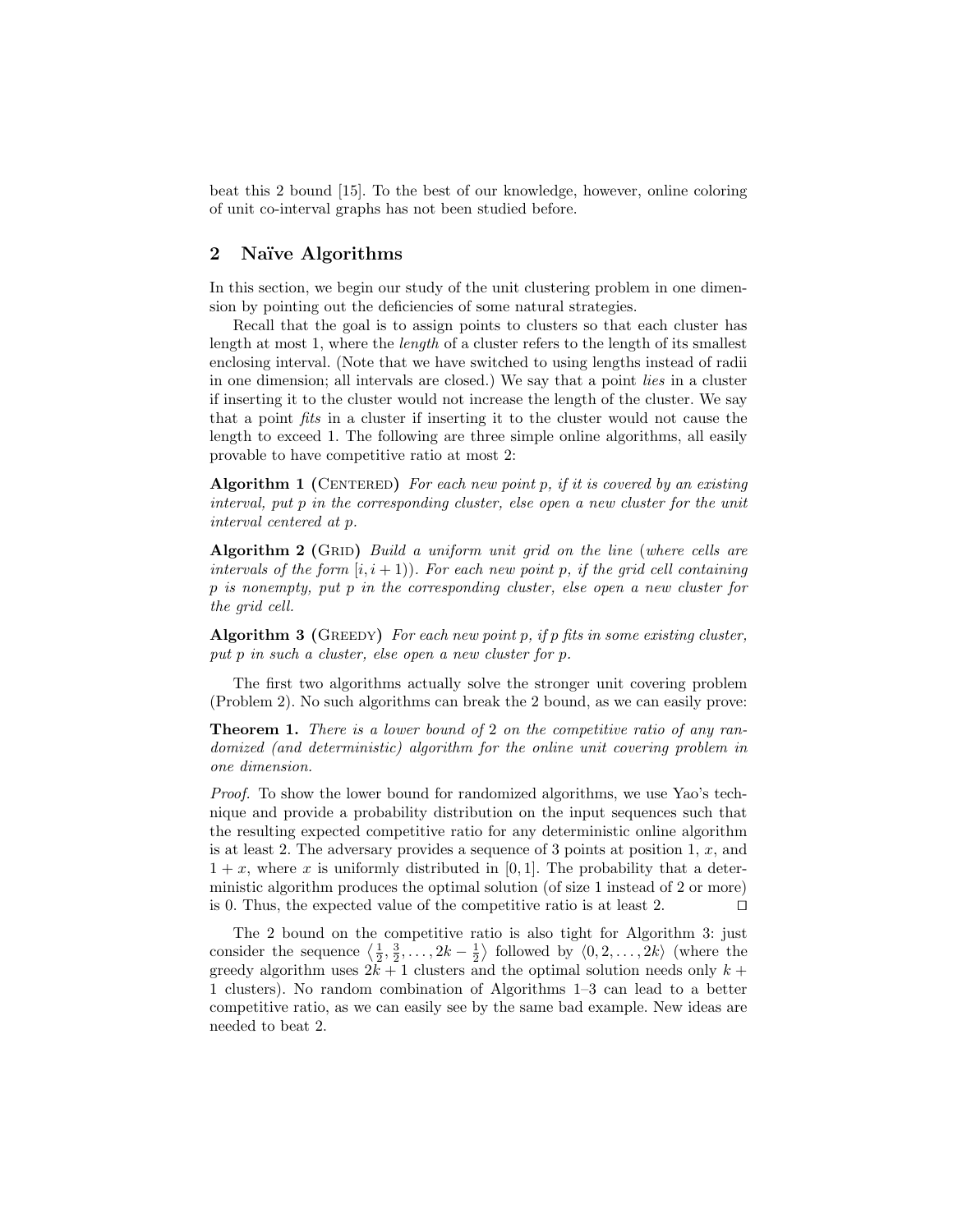## 3 The New Algorithm

In this section, we present a new randomized algorithm for the online unit clustering problem. While the competitive ratio of this algorithm is not necessarily less than 2, the algorithm is carefully designed so that when combined with Algorithm 2 we get a competitive ratio strictly less than 2.

Our algorithm builds upon the simple grid strategy (Algorithm 2). To guard against a bad example like  $\langle \frac{1}{2}, \frac{3}{2}, \ldots \rangle$ , the idea is to allow two points in different grid cells to be put in a common cluster "occasionally" (as controlled by randomization). Doing so might actually hurt, not help, in many cases, but fortunately we can still show that there is a net benefit (in expectation), at least in the most critical case.

To implement this idea, we form windows each consisting of two grid cells and permit clusters crossing the two cells within a window but try to "discourage" clusters crossing two windows. The details of the algorithm are delicate and are described below. Note that only one random bit is used at the beginning.

Algorithm 4 (RANDWINDOW) Group each two consecutive grid cells into a window of the form  $[2i, 2i+2)$ . With probability  $1/2$ , shift all windows one unit to the right. For each new point p, find the window w and the grid cell c containing p, and do the following:

|    | 1: if w is empty then open a new cluster for p                              |
|----|-----------------------------------------------------------------------------|
| 2: | else if $p$ lies in a cluster then put $p$ in that cluster                  |
| 3: | else if p fits in a cluster entirely inside c then put p in that cluster    |
| 4: | else if $p$ fits in a cluster intersecting $w$ then put $p$ in that cluster |
| 5: | else if $p$ fits in a cluster entirely inside a neighboring window $w'$ and |
| 6: | w' intersects $> 1$ clusters then put p in that cluster                     |
| 7: | <b>else</b> open a new cluster for $p$                                      |

To summarize: the algorithm is greedy-like and opens a new cluster only if no existing cluster fits. The main exception is when the new point is the first point in a window (line 1); another exception arises from the (seemly mysterious) condition in line 6. When more than one cluster fits, the preference is towards clusters entirely inside a grid cell, and against clusters from neighboring windows. These exceptional cases and preference rules are vital to the analysis.

## 4 Analysis

For a grid cell (or a group of cells) x, the cost of x denoted by  $\mu(x)$  is defined to be the number of clusters fully contained in  $x$  plus half the number of clusters crossing the boundaries of x, in the solution produced by our algorithm. Observe that  $\mu$  is additive, i.e., for two adjacent groups of cells x and y,  $\mu(x \cup y)$  =  $\mu(x) + \mu(y)$ . This definition of cost will be useful for accounting purposes.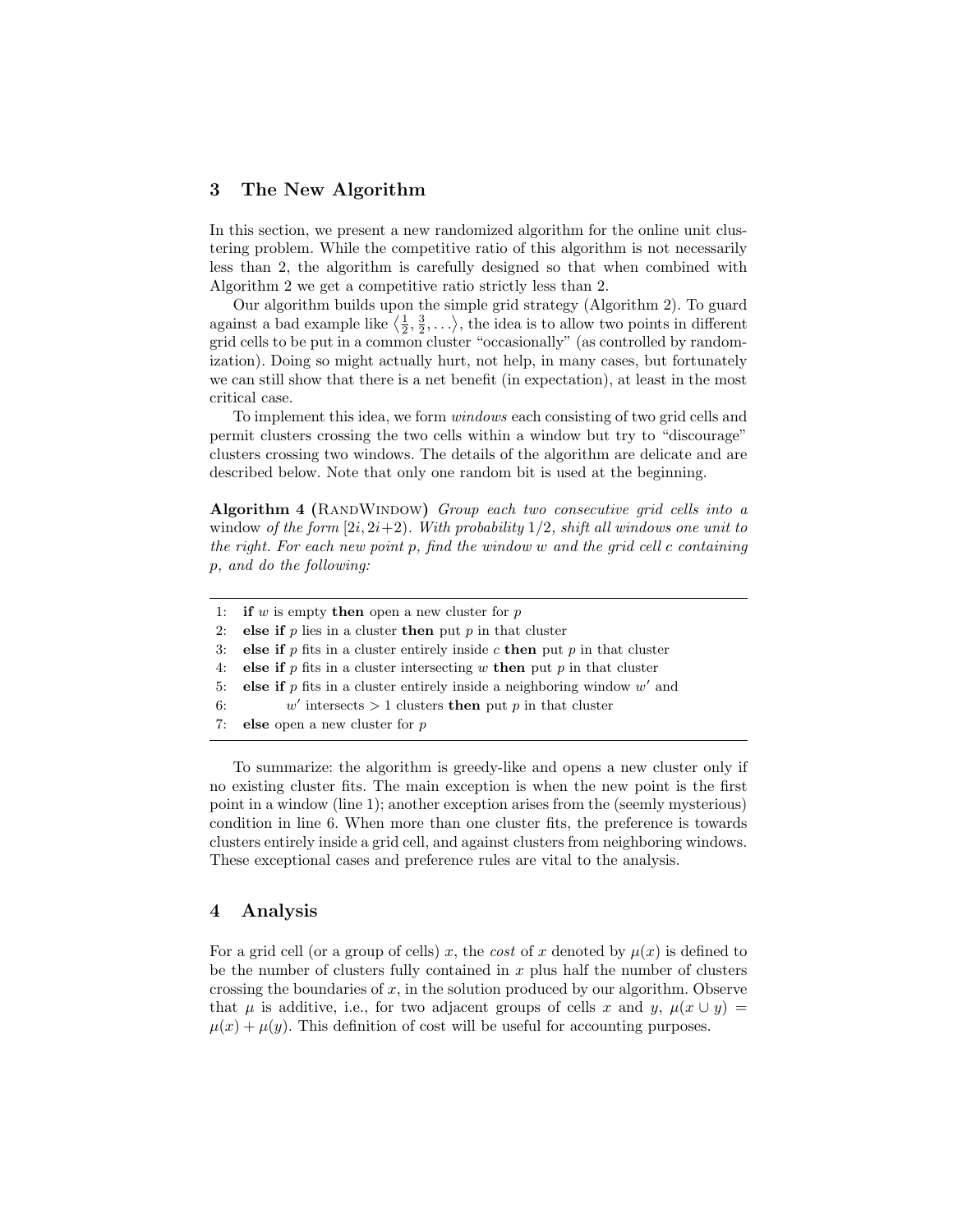To prepare for the analysis, we first make several observations concerning the behavior of the RANDWINDOW algorithm. In the following, we refer to a cluster as a crossing cluster if it intersects two adjacent grid cells, or as a whole cluster if it is contained completely in a grid cell.

#### Observation 1

- (i) The enclosing intervals of the clusters are disjoint.
- (ii) No grid cell contains two whole clusters.
- (iii) If a grid cell c intersects a crossing cluster  $u_1$  and a whole cluster  $u_2$ , then  $u_2$ must be opened after  $u_1$  has been opened, and after  $u_1$  has become a crossing cluster.

Proof. (i) holds because of line 2. (ii) holds because line 3 precedes line 7.

For (iii), let  $p_1$  be the first point of  $u_1$  in c and  $p'_1$  be the first point of  $u_1$  in a cell adjacent to c. Let  $p_2$  be the first point of  $u_2$ . Among these three points,  $p_1$ cannot be the last to arrive: otherwise,  $p_1$  would be assigned to the whole cluster  $u_2$  instead of  $u_1$ , because line 3 precedes lines 4–7. Furthermore,  $p'_1$  cannot be the last to arrive: otherwise,  $p_1$  would be assigned to  $u_2$  instead, again because line 3 precedes lines 4–7. So,  $p_2$  must be the last to arrive.  $\square$ 

For example, according to Observation 1(ii), every grid cell  $c$  must have  $\mu(c) \leq 1 + \frac{1}{2} + \frac{1}{2} = 2.$ 

Let  $\sigma$  be the input sequence and  $opt(\sigma)$  be an optimal covering of  $\sigma$  by unit intervals, with the property that the intervals are disjoint. (This property is satisfied by some optimal solution, simply by repeatedly shifting the intervals to the right.) We partition the grid cells into blocks, where each block is a maximal set of consecutive grid cells interconnected by the intervals from  $\text{opt}(\sigma)$  (see Fig. 1). Our approach is to analyze the cost of the solution produced by our algorithm within each block separately.



Fig. 1. Three blocks of sizes 2, 3, and 1.

A block of size  $k > 2$  contains exactly  $k-1$  intervals from  $\text{opt}(\sigma)$ . Define  $\rho(k)$ to be the competitive ratio of the RANDWINDOW algorithm within a block of size k, i.e.,  $\rho(k)$  upper-bounds the expected value of  $\mu(B)/(k-1)$  over all blocks B of size k. The required case analysis is delicate and is described in detail below. The main case to watch out for is  $k = 2$ : any bound for  $\rho(2)$  strictly smaller than 2 will lead to a competitive ratio strictly smaller than 2 for the final algorithm (as we will see in Section 5), although bounds for  $\rho(3), \rho(4), \ldots$  will affect the final constant.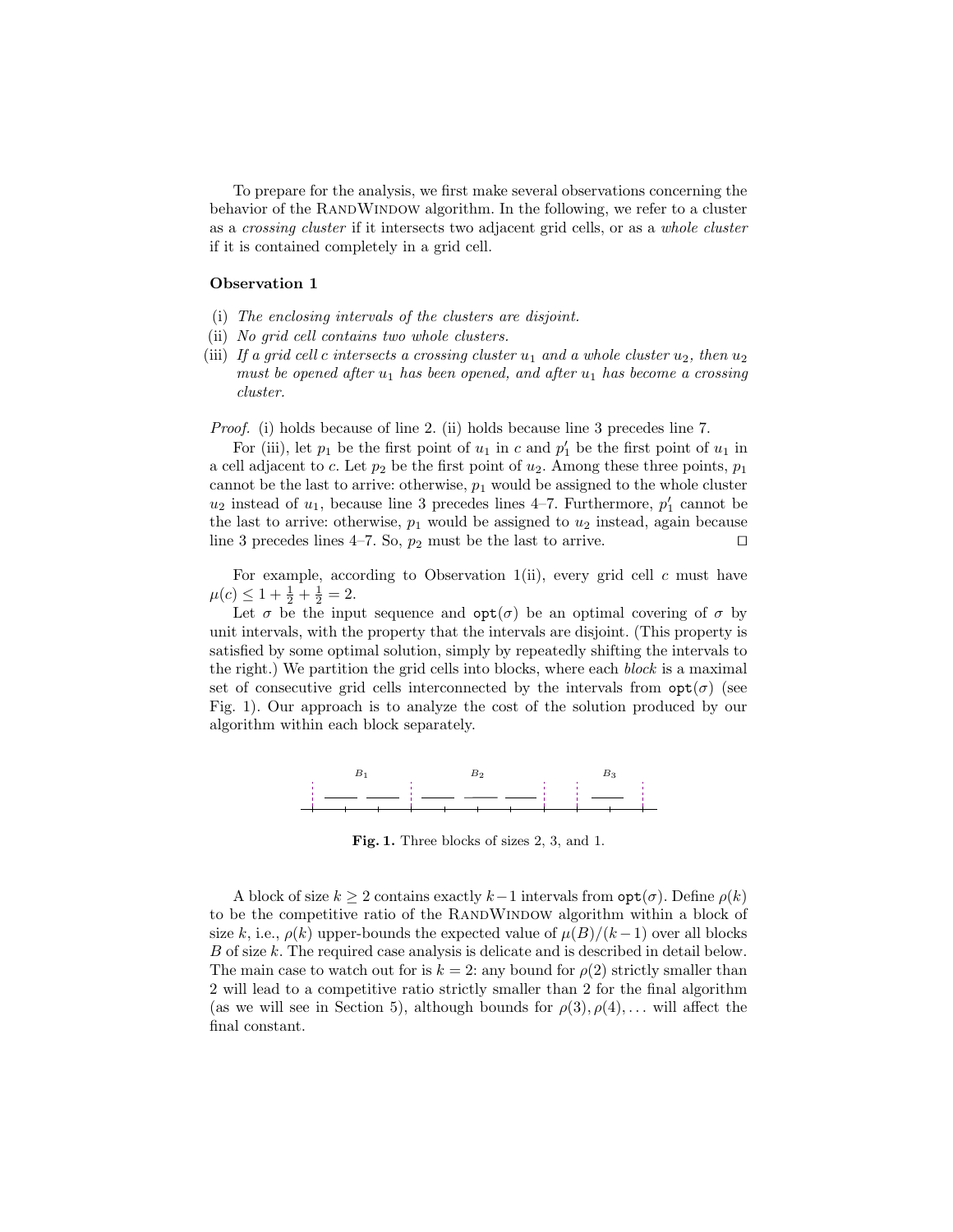

Fig. 2. Impossibility of Subcase 1.1 (left) and Subsubcase 1.3.2 (right).

**Theorem 2.**  $\rho(2) = 7/4$ ,  $\rho(3) = 9/4$ ,  $\rho(4) \le 7/3$ , and  $\rho(k) \le 2k/(k-1)$  for all  $k \geq 5$ .

*Proof.* We first analyze  $\rho(2)$ . Consider a block B of size 2, consisting of cells  $c_1$ and  $c_2$  from left to right. Let I be the single unit interval in B in  $\mathsf{opt}(\sigma)$ . There are two possibilities:

- LUCKY CASE: B falls completely in one window w. After a cluster u has been opened for the new point (by line 1), all subsequent points in  $I$  are put in the same cluster  $u$  (by lines 3 and 4). Note that the condition put in line 6 prevents points from the neighboring windows to join  $u$  and make crossing clusters. So, u is the only cluster in B, and hence,  $\mu(B) = 1$ .
- UNLUCKY CASE:  $B$  is split between two neighboring windows. We first rule out some subcases:
	- SUBCASE 1.1:  $\mu(c_1) = 2$ . Here,  $c_1$  intersects three clusters  $\langle u_1, u_2, u_3 \rangle$ (from left to right), where  $u_1$  and  $u_3$  are crossing clusters and  $u_2$  is a whole cluster (see Fig. 2, left). By Observation  $1(iii)$ ,  $u_2$  is opened after  $u_3$  has become a crossing cluster, but then the points of  $u_2$  would be assigned to  $u_3$  instead (because line 4 precedes line 7 and  $u_2 \cup u_3 \subset I$ has length at most 1): a contradiction.
	- SUBCASE 1.2:  $\mu(c_2) = 2$ . Similarly impossible.
	- SUBCASE 1.3:  $\mu(c_1) = \mu(c_2) = 3/2$ . We have only two scenarios:
		- ∗ SUBSUBCASE 1.3.1: B intersects three clusters  $\langle u_1, u_2, u_3 \rangle$ , where  $u_2$ is a crossing cluster, and  $u_1$  and  $u_3$  are whole clusters. By Observation 1(iii),  $u_1$  is opened after  $u_2$  has become a crossing cluster, but then the points of  $u_1$  would be assigned to  $u_2$  instead (because of line 4 and  $u_1 \cup u_2 \subset I$ ): a contradiction.
		- ∗ SUBSUBCASE 1.3.2: B intersects four clusters  $\langle u_1, u_2, u_3, u_4 \rangle$ , where  $u_1$  and  $u_4$  are crossing clusters and  $u_2$  and  $u_3$  are whole clusters (see Fig. 2, right). W.l.o.g., say  $u_2$  is opened after  $u_3$ . By Observation 1(iii),  $u_2$  is the last to be opened after  $u_1, u_3, u_4$ , but then  $u_2$ would not be opened as points in  $u_2$  may be assigned to  $u_3$  (because lines 5–6 precedes line 7,  $u_2 \cup u_3 \subset I$ , and  $c_2$  intersects more than one cluster): a contradiction.

In all remaining subcases,  $\mu(B) = \mu(c_1) + \mu(c_2) \leq \frac{3}{2} + 1 = \frac{5}{2}$ .

Since the lucky case occurs with probability exactly  $1/2$ , we conclude that  $\rho(2) \leq \frac{1}{2}(1) + \frac{1}{2}(\frac{5}{2}) = \frac{7}{4}$ . (This bound is tight.)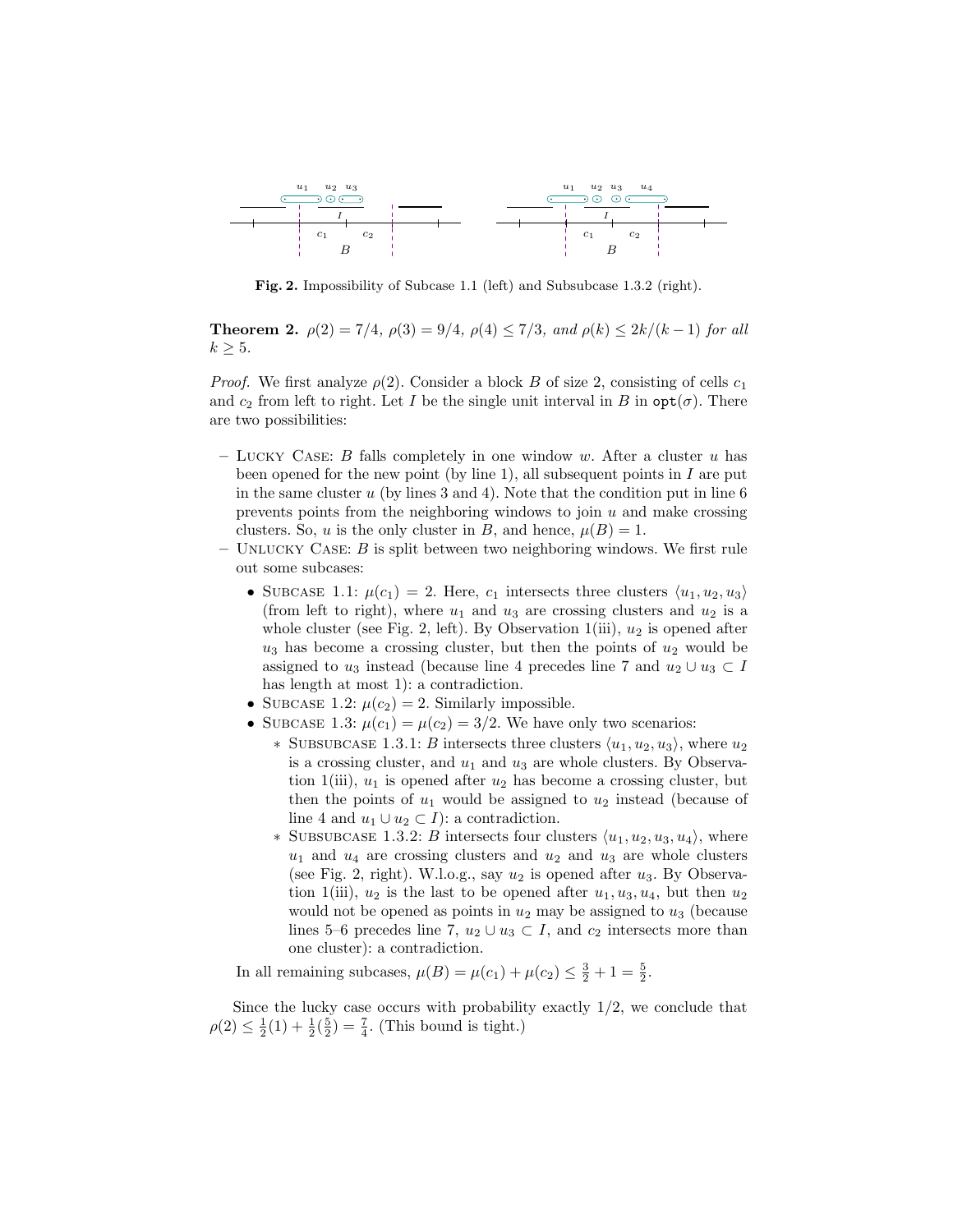

Fig. 3. Impossibility of Cases 2.1 (left) and 2.2 (right).

Next, we analyze  $\rho(3)$ . Consider a block B of size 3, consisting of cells  $c_1, c_2, c_3$ from left to right. (It will not matter below whether  $c_1$  and  $c_2$  fall in the same window, or  $c_2$  and  $c_3$  instead.) Let  $I_1, I_2$  be the two unit intervals in B in  $\text{opt}(\sigma)$ from left to right.

- CASE 2.1:  $\mu(c_2) = 2$ . Here,  $c_2$  intersects three clusters  $\langle u_1, u_2, u_3 \rangle$  (from left to right), where  $u_1$  and  $u_3$  are crossing clusters and  $u_2$  is a whole cluster (see Fig. 3, left). By Observation 1(iii),  $u_2$  is opened after  $u_1$  and  $u_3$  have become crossing clusters, but then the points of  $u_2$  would be assigned to  $u_1$ or  $u_3$  instead (because of line 4 and  $u_1 \cup u_2 \cup u_3 \subset I_1 \cup I_2$ ): a contradiction.
- CASE 2.2:  $\mu(c_1) = \mu(c_3) = 2$ . Here,  $c_1$  intersects three clusters  $\langle u_1, u_2, u_3 \rangle$ and  $c_3$  intersects three clusters  $\langle u_4, u_5, u_6 \rangle$  (from left to right), where  $u_1, u_3$ ,  $u_4$ ,  $u_6$  are crossing clusters and  $u_2$ ,  $u_5$  are whole clusters (see Fig. 3, right). Then  $u_3$  cannot be entirely contained in  $I_1$ : otherwise, by Observation 1(iii),  $u_2$  is opened after  $u_1$  and  $u_3$  have become crossing clusters, but then the points of  $u_2$  would be assigned to  $u_3$  instead. Similarly,  $u_4$  cannot be entirely contained in  $I_2$ . However, this implies that the enclosing intervals of  $u_3$  and  $u_4$  overlap: a contradiction.
- CASE 2.3:  $\mu(c_1) = 2$  and  $\mu(c_2) = \mu(c_3) = 3/2$ . Here, B intersects six clusters  $\langle u_1, \ldots, u_6 \rangle$  (from left to right), where  $u_1, u_3, u_6$  are crossing clusters and  $u_2, u_4, u_5$  are whole clusters. As in Case 2.2,  $u_3$  cannot be entirely contained in  $I_1$ . This implies that  $u_4\cup u_5\subset I_2$ . We now proceed as in Subcase 1.3.2. Say  $u_4$  is opened after  $u_5$  (the other scenario is symmetric). By Observation 1(iii),  $u_4$  is the last to be opened after  $u_3, u_5, u_6$ , but then  $u_4$  would not be opened as points in  $u_4$  may be assigned to  $u_5$ : a contradiction.
- CASE 2.4:  $\mu(c_1) = \mu(c_2) = 3/2$  and  $\mu(c_3) = 2$ . Similarly impossible.

In all remaining subcases,  $\mu(B) = \mu(c_1) + \mu(c_2) + \mu(c_3)$  is at most  $2 + \frac{3}{2} + 1 = \frac{9}{2}$ or  $\frac{3}{2} + \frac{3}{2} + \frac{3}{2} = \frac{9}{2}$ . We conclude that  $\rho(3) \le 9/4$ . (This bound is tight.)

Now, we analyze  $\rho(4)$ . Consider a block B of size 4, consisting of cells  $c_1, \ldots, c_4$  from left to right. Let  $I_1, I_2, I_3$  be the three unit intervals in B in  $opt(\sigma)$  from left to right.

– CASE 3.1:  $\mu(c_1) = \mu(c_3) = 2$ . Here,  $c_1$  intersects three clusters  $\langle u_1, u_2, u_3 \rangle$ and  $c_3$  intersects three clusters  $\langle u_4, u_5, u_6 \rangle$  (from left to right), where  $u_1, u_3$ ,  $u_4$ ,  $u_6$  are crossing clusters and  $u_2$ ,  $u_5$  are whole clusters. As in Case 2.2,  $u_3$ cannot be entirely contained in  $I_1$ . Thus,  $u_4 \cup u_5 \cup u_6 \subset I_2 \cup I_3$ . We now proceed as in Case 2.1. By Observation 1(iii),  $u_5$  is opened after  $u_4$  and  $u_6$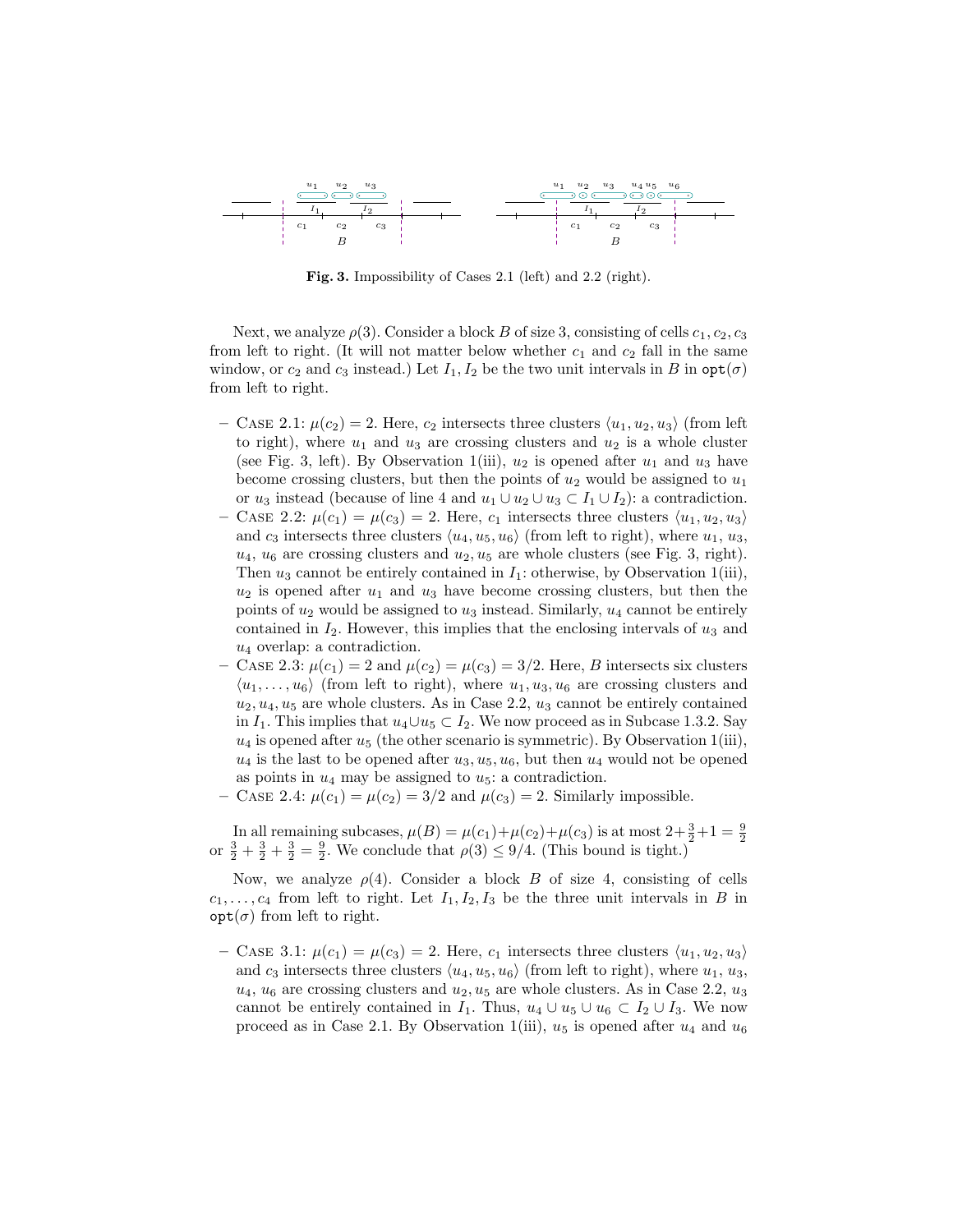have become crossing clusters, but then the points of  $u<sub>5</sub>$  would be assigned to  $u_4$  or  $u_6$  instead: a contradiction.

– CASE 3.2:  $\mu(c_2) = \mu(c_4) = 2$ . Similarly impossible.

In all remaining subcases,  $\mu(B) = (\mu(c_1) + \mu(c_3)) + (\mu(c_2) + \mu(c_4)) \leq (2 +$  $(\frac{3}{2}) + (2 + \frac{3}{2}) \le 7$ . We conclude that  $\rho(4) \le 7/3$ .

For  $k \geq 5$ , we use a rather loose upper bound. Consider a block B of size k. As each cell c has  $\mu(c) \leq 2$ , we have  $\mu(B) \leq 2k$ , and hence  $\rho(k) \leq 2k/(k-1)$ .  $\Box$ 

## 5 The Combined Algorithm

We can now combine the RANDWINDOW algorithm  $(A$ lgorithm  $4)$  with the GRID algorithm (Algorithm 2) to obtain a randomized online algorithm with competitive ratio strictly less than 2. Note that only two random bits in total are used at the beginning.

Algorithm 5 (COMBO) With probability  $1/2$ , run RANDWINDOW, else run GRID.

Theorem 3. COMBO is  $15/8$ -competitive (against oblivious adversaries).

*Proof.* The GRID algorithm uses exactly k clusters on a block of size k. Therefore, the competitive ratio of this algorithm within a block of size k is  $k/(k-1)$ .

The following table shows the competitive ratio of the RANDWINDOW, GRID, and Combo algorithms, for all possible block sizes.

| <b>Block Size</b>  |          |            |              | $k \geq 5$                         |
|--------------------|----------|------------|--------------|------------------------------------|
| GRID<br>RANDWINDOW | 2<br>7/4 | 3/2<br>9/4 | 4/3<br>< 7/3 | $k/(k-1)$<br>$\leq 2k/(k-1)$       |
| Сомво              | 15/8     | 15/8       |              | $\leq 11/6 \leq 3/2 \cdot k/(k-1)$ |

Table 1. The competitive ratio of the algorithms within a block.

As we can see, the competitive ratio of Combo within a block is always at most 15/8. By summing over all blocks and exploiting the additivity of our cost function  $\mu$ , we see that expected total cost of the solution produced by COMBO is at most 15/8 times the size of  $opt(\sigma)$  for every input sequence  $\sigma$ .

We complement the above result with a quick lower bound argument:

**Theorem 4.** There is a lower bound of  $4/3$  on the competitive ratio of any randomized algorithm for the online unit clustering problem in one dimension (against oblivious adversaries).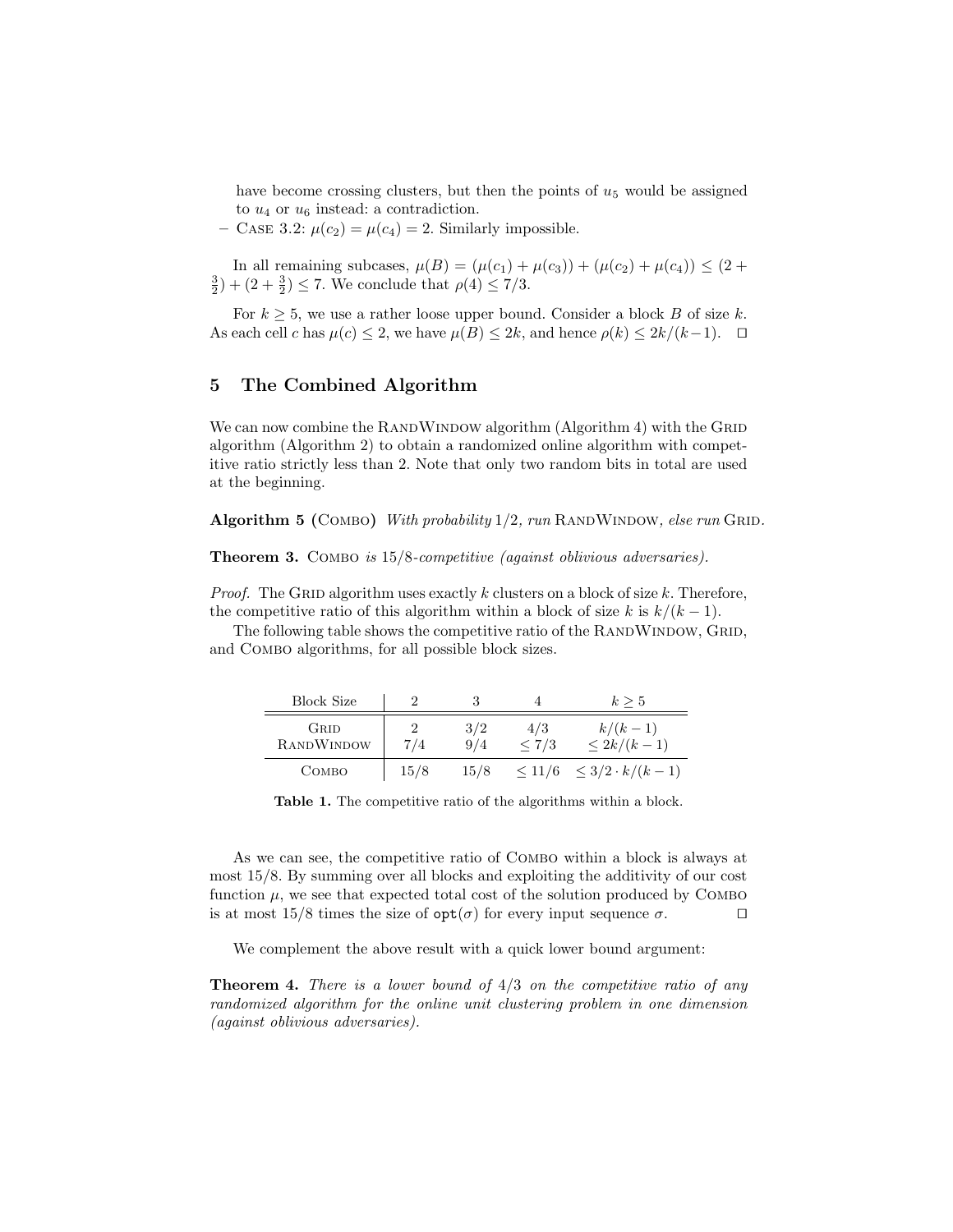*Proof.* We use Yao's technique. Consider two point sequences  $P_1 = \langle 1, 2, \frac{1}{2}, \frac{5}{2} \rangle$ and  $P_2 = \langle 1, 2, \frac{3}{2}, \frac{3}{2} \rangle$ . With probability 2/3 the adversary provides  $P_1$ , and with probability  $1/3$  it provides  $P_2$ . Consider a deterministic algorithm A. Regardless of which point sequence is selected by the adversary, the first two points provided to  $A$  are the same. If  $A$  clusters the first two points into one cluster, then it uses 3 clusters for  $P_1$  and 1 cluster for  $P_2$ , giving the expected competitive ratio of  $\frac{2}{3}(\frac{3}{2})+\frac{1}{3}(1)=\frac{4}{3}$ . If A clusters the first two points into two distinct clusters, then no more clusters are needed to cover the other two points of  $P_1$  and  $P_2$ . Thus, the expected competitive ratio of A in this case is  $\frac{2}{3} \cdot (1) + \frac{1}{3} \cdot (2) = \frac{4}{3}$  as well.  $\Box$ 

## 6 Beyond One Dimension

In the two-dimensional  $L_{\infty}$ -metric case, we want to partition the given point set into subsets, each of  $L_{\infty}$ -diameter at most 1 (i.e., each enclosable by a unit square), so as to minimize the number of subsets used. (See Fig. 4.)



Fig. 4. Unit clustering in the  $L_{\infty}$  plane.

All the naïve algorithms mentioned in Section 2, when extended to two dimensions, provide 4-competitive solutions to the optimal solution. Theorem 1 can be generalized to a deterministic lower bound of 4 on the competitive ratio for the unit covering problem. We show how to extend Theorem 3 to obtain a competitive ratio strictly less than 4 for unit clustering.

Theorem 5. There is a 15/4-competitive algorithm for the online unit clustering problem in the  $L_{\infty}$  plane.

Proof. Our online algorithm is simple: just use COMBO to find a unit clustering  $C_i$  for the points inside each horizontal strip  $i \leq y < i+1$ . (Computing each  $C_i$ is indeed a one-dimensional problem.)

Let  $\sigma$  be the input sequence. We denote by  $\sigma_i$  the set of points from  $\sigma$  that lie in the strip  $i \leq y < i+1$ . Let  $Z_i$  be an optimal unit covering for  $\sigma_i$ . Let O be an optimal unit covering for  $\sigma$ , and  $O_i$  be the set of unit squares in O that intersect the grid line  $y = i$ . Since all squares in  $O_i$  lie in the strip  $i-1 \leq y < i+1$ , we have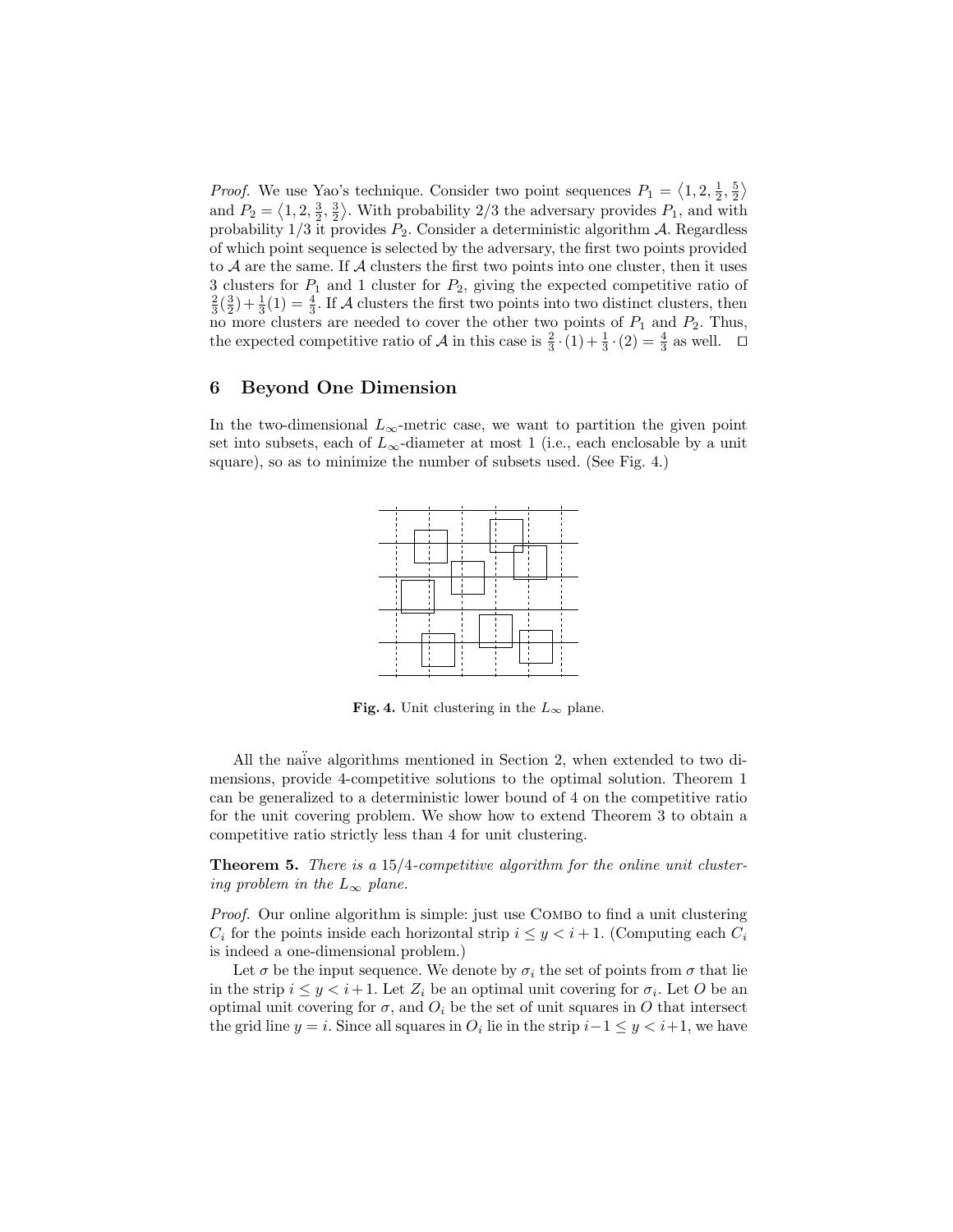$$
|Z_i| \le |O_{i-1}| + |O_i|. \text{ Therefore } \sum_i |Z_i| \le 2|O|, \text{ so } \sum_i |C_i| \le \frac{15}{8} \sum_i |Z_i| \le \frac{15}{4}|O|.
$$

The above theorem can easily be extended to dimension  $d > 2$ , with ratio  $2^d \cdot 15/16$ .

# 7 Closing Remarks

We have shown that determining the best competitive ratio for the online unit clustering problem is nontrivial even in the simplest one-dimensional case. The obvious open problem is to close the gap between the 15/8 upper bound and 4/3 lower bound. An intriguing possibility that we haven't ruled out is whether a nontrivial result can be obtained without randomization at all. There is an obvious 3/2 deterministic lower bound, but we do not see any simple argument that achieves a lower bound of 2.

We wonder if ideas that are more "geometric" may lead to still better results than Theorem 5. Our work certainly raises countless questions concerning the best competitive ratio in higher-dimensional cases, for other metrics besides  $L_{\infty}$ , and for other geometric measures of cluster sizes besides radius or diameter.

## References

- 1. U. Adamy and T. Erlebach. Online coloring of intervals with bandwidth. In Proc. 1st Workshop Approx. Online Algorithms, volume 2909 of Lecture Notes Comput. Sci., pages 1–12, 2003.
- 2. P. K. Agarwal, M. van Kreveld, and S. Suri. Label placement by maximum independent set in rectangles. Comput. Geom. Theory Appl., 11:209–218, 1998.
- 3. T. M. Chan. Polynomial-time approximation schemes for packing and piercing fat objects. J. Algorithms, 46:178–189, 2003.
- 4. M. Charikar, C. Chekuri, T. Feder, and R. Motwani. Incremental clustering and dynamic information retrieval. SIAM J. Comput., 33(6):1417–1440, 2004.
- 5. M. Charikar, L. O'Callaghan, and R. Panigrahy. Better streaming algorithms for clustering problems. In Proc. 35th ACM Sympos. Theory Comput., pages 30–39, 2003.
- 6. T. H. Cormen, C. E. Leiserson, R. L. Rivest, and C. Stein. Introduction to Algorithms. MIT Press, Cambridge, MA, 2nd edition, 2001.
- 7. L. Epstein and M. Levy. Online interval coloring and variants. In Proc. 32nd International Colloquium on Automata, Languages, and Programming (ICALP), volume 3580 of Lecture Notes Comput. Sci., pages 602–613, 2005.
- 8. T. Erlebach, K. Jansen, and E. Seidel. Polynomial-time approximation schemes for geometric intersection graphs. SIAM J. Comput., 34:1302–1323, 2005.
- 9. T. Feder and D. H. Greene. Optimal algorithms for approximate clustering. In Proc. 20th ACM Sympos. Theory Comput., pages 434–444, 1988.
- 10. R. J. Fowler, M. S. Paterson, and S. L. Tanimoto. Optimal packing and covering in the plane are NP-complete. Inform. Process. Lett., 12(3):133–137, 1981.
- 11. T. Gonzalez. Covering a set of points in multidimensional space. Inform. Process. Lett., 40:181–188, 1991.